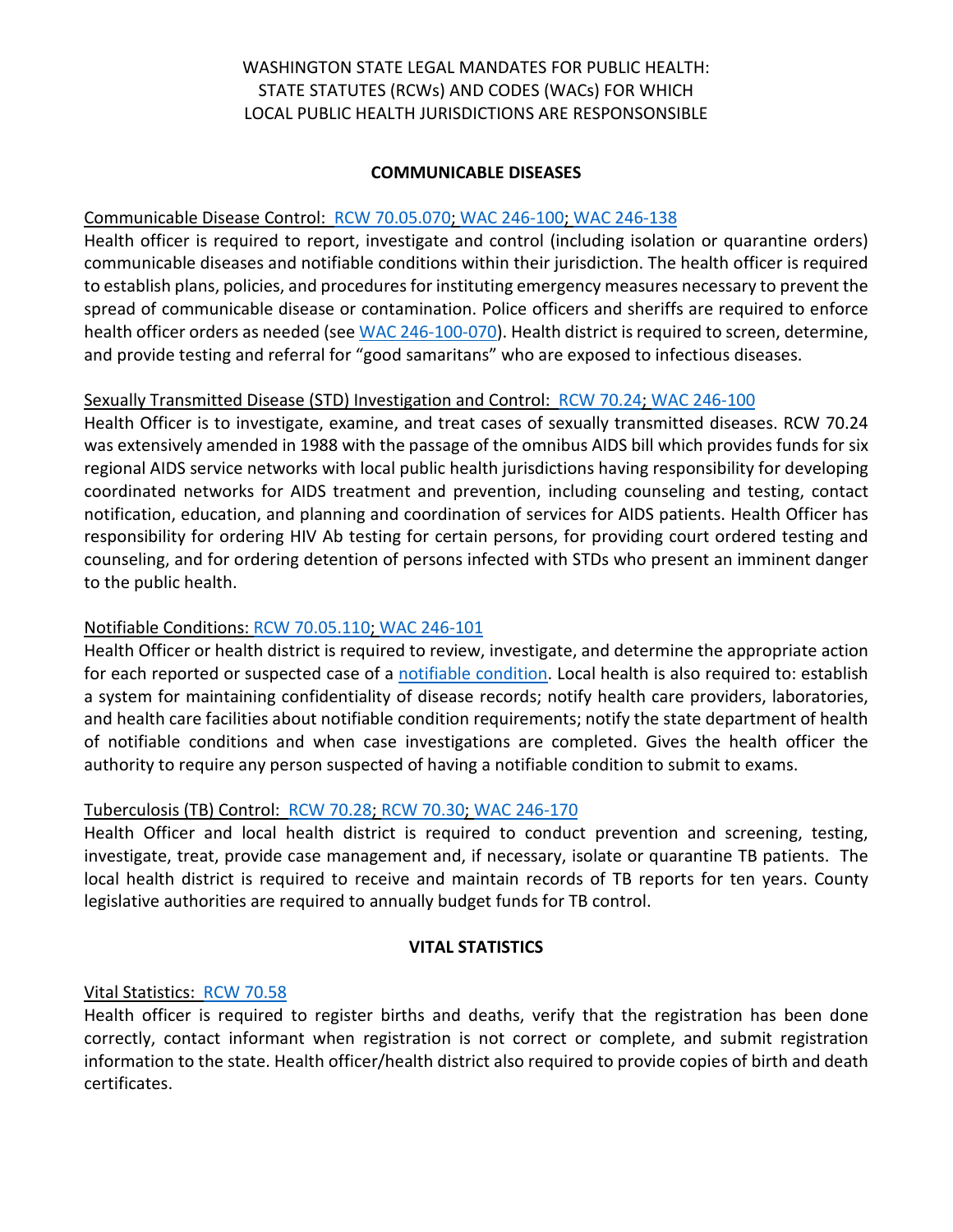# WASHINGTON STATE LEGAL MANDATES: RCWs AND WACs AFFECTING LOCAL PUBLIC HEALTH JURISDICTIONS **Page 2**

### **ENVIRONMENTAL HEALTH**

### Powers and Duties of Local Board of Health[: RCW 70.05.060](http://app.leg.wa.gov/RCW/default.aspx?cite=70.05.060)

The local board of health has supervision over all matters pertaining to the preservation of the live and health of the people within its jurisdiction. The board is required to enforce state laws and rules of the state board of health, or department of health, through the health officer or administrative officer. The board has authority to enact local rules and regulations and to establish fee schedules for public health permits, licenses, or services.

### Local Health Officer Powers and Duties: [RCW 70.05.070](http://app.leg.wa.gov/RCW/default.aspx?cite=70.05.070)

The health officer shall enforce the public health statutes of the state, rules and regulations of the state board of health and department of health, and all local public health rules, regulations and ordinances. The health officer shall maintain health and sanitation supervision within the District's jurisdiction, and shall prevent, control or abate nuisances which are detrimental to the public health.

# On-Site Sewage Disposal Systems: [RCW 70. 05.072, .074, .160, .190, .200;](http://app.leg.wa.gov/RCW/default.aspx?cite=70.05.072) [RCW 70.118;](http://app.leg.wa.gov/RCW/default.aspx?cite=70.118) [RCW 70.118A;](http://app.leg.wa.gov/rcw/default.aspx?cite=70.118A) [WAC 246-272A;](http://app.leg.wa.gov/wac/default.aspx?cite=246-272a) [WAC 246-272C;](http://apps.leg.wa.gov/wac/default.aspx?cite=246-272C) [WAC 246-274](http://apps.leg.wa.gov/wac/default.aspx?cite=246-274)

Local board of health and health officer are responsible to ensure the proper siting, design, installation, maintenance and repair of on-site sewage systems; issuing on-site sewage system permits; certifying onsite sewage system installers, pumpers, and maintenance providers; and identifying and enforcing the correction of failing on-site sewage systems. The health officer may grant waivers to state on-site rules. The Health Officer must respond to the applicant for an on-site sewage system permit within thirty days after receiving a fully completed application, and must respond that the application is either approved, denied, or pending. Local boards to ensure that on-site inspectors obtain wastewater treatment certification.

Local boards and health officers may seek administrative search warrants. Local health officers must develop written on-site program management plan and electronic data systems to manage on-site system records. Local boards and health officers may allow citizens to self-inspect their own septic system.

Health officer to require state approved sewage tanks and to review, inspect, permit, and enforce the state standards for subsurface greywater reuse systems.

### Food Service: [WAC 246-215](http://apps.leg.wa.gov/wac/default.aspx?cite=246-215)

Health officer is to inspect and permit food establishment facilities, equipment, operations, and personnel to safeguard public health and ensure that food is safe to consume. Mandated work includes pre-permit food establishment facility and operation plan reviews, enforcement of corrective actions, and food borne illness investigations.

### Food and Beverage Service Workers Permits: [RCW 69.06;](http://app.leg.wa.gov/rcw/default.aspx?cite=69.06) [WAC 246-217](https://app.leg.wa.gov/wac/default.aspx?cite=246-217)

Health officers/health districts to conduct food worker testing, and issue permits (food worker cards) to successful applicants. Health officer must furnish food service worker manual and provide at least 30 minutes of instruction to applicants. Health officer may revoke food worker card for repeated or continuing violations.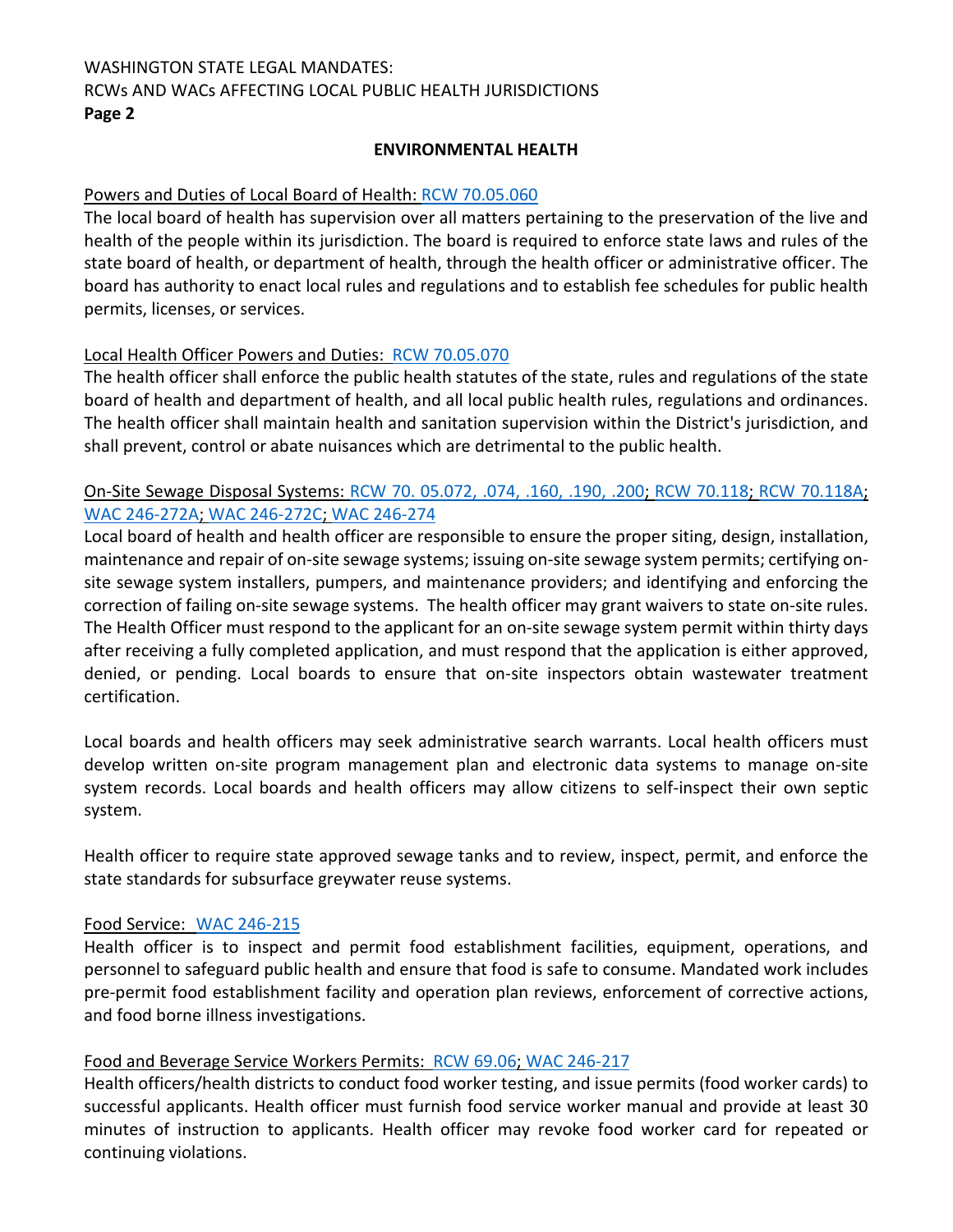## WASHINGTON STATE LEGAL MANDATES: RCWs AND WACs AFFECTING LOCAL PUBLIC HEALTH JURISDICTIONS **Page 3**

## Public Water Systems: [RCW 70.05.070;](http://app.leg.wa.gov/RCW/default.aspx?cite=70.05.070) [RCW 18.104.043;](https://app.leg.wa.gov/rcw/default.aspx?cite=18.104.043) [RCW 70.142;](http://app.leg.wa.gov/rcw/default.aspx?cite=70.142) [WAC 246-290;](http://apps.leg.wa.gov/wac/default.aspx?cite=246-290) [WAC 246-291](http://apps.leg.wa.gov/wac/default.aspx?cite=246-291)

Health officer to inspect as necessary expansions or modifications of public water systems to assure conformation with approved plans. Health district may request delegation of authority from Ecology for well site inspections, tagging, sealing, and decommissions within its jurisdiction. Health districts required to receive chemical contaminant water sample results from public water systems. Health districts may establish more stringent water quality standards for drinking water in their jurisdiction. Local board of health may adopt rules governing public water systems, or health officer may develop a joint plan of operation with state department of health for public water system administration. Health officer may initiate enforcement actions, grant waivers, and administer the design, construction, operation and maintenance of public water systems.

### Well Construction: [WAC 173-160](http://apps.leg.wa.gov/WAC/default.aspx?cite=173-160)

Under the delegated authority from the Washington State Department of Ecology, the Health Officer may administer and enforce the water well construction program requirements.

## Water Recreation Facilities: [RCW 70.90;](http://app.leg.wa.gov/RCW/default.aspx?cite=70.90) [WAC 246-260;](http://apps.leg.wa.gov/WAC/default.aspx?cite=246-260) [WAC 246-262](http://apps.leg.wa.gov/WAC/default.aspx?cite=246-262)

Local board of health may adopt local safety regulations for water recreation and recreational water contact facilities addressing plan review, inspections, permits, surveillance, and enforcement. Health officer enforces standards for swimming and wading pools, water parks, and natural bathing beaches, and issue operation permits. Water recreation facility operators shall report to the health officer serious injuries, communicable disease, or death occurring at or caused by the facility.

### Recreational Shellfish Beaches: [WAC 246-280](http://apps.leg.wa.gov/wac/default.aspx?cite=246-280)

Health officer to work with state department of health to evaluate the quality of beaches for safe shellfish harvesting.

### Solid Waste Management: [RCW 70.95;](http://app.leg.wa.gov/RCW/default.aspx?cite=70.95) [WAC 173-304;](http://apps.leg.wa.gov/WAC/default.aspx?cite=173-304) [WAC 173-350;](http://apps.leg.wa.gov/WAC/default.aspx?cite=173-350) [WAC 173-351](http://apps.leg.wa.gov/WAC/default.aspx?cite=173-351)

Local board of health to adopt regulations governing solid waste handling, collection, transportation, treatment, utilization, and final disposal, including but not limited to issuing operation permits. Health district required to issue and enforce solid waste facility operation permits and enforce owner responsibilities for proper solid waste handling and disposal or recycling.

### Biomedical Wastes: [RCW 70.95K](http://app.leg.wa.gov/RCW/default.aspx?cite=70.95K)

Health districts required to enforce the state standards for handling and disposal of medical sharps waste.

## Decontamination of Illegal Drug Manufacturing or Storage Sites: [WAC 246-205](http://apps.leg.wa.gov/wac/default.aspx?cite=246-205)

Upon notification from law enforcement, health officer is to post, inspect, evaluate for contamination, report results, notify owners and the public about illegal drug manufacturing or storage sites, and order and enforce cleanup of the site.

## General Sanitation: [WAC 246-203](https://app.leg.wa.gov/wac/default.aspx?dispo=true&cite=246-203)

State board of health codes addressing miscellaneous public health nuisances for local health districts to enforce.